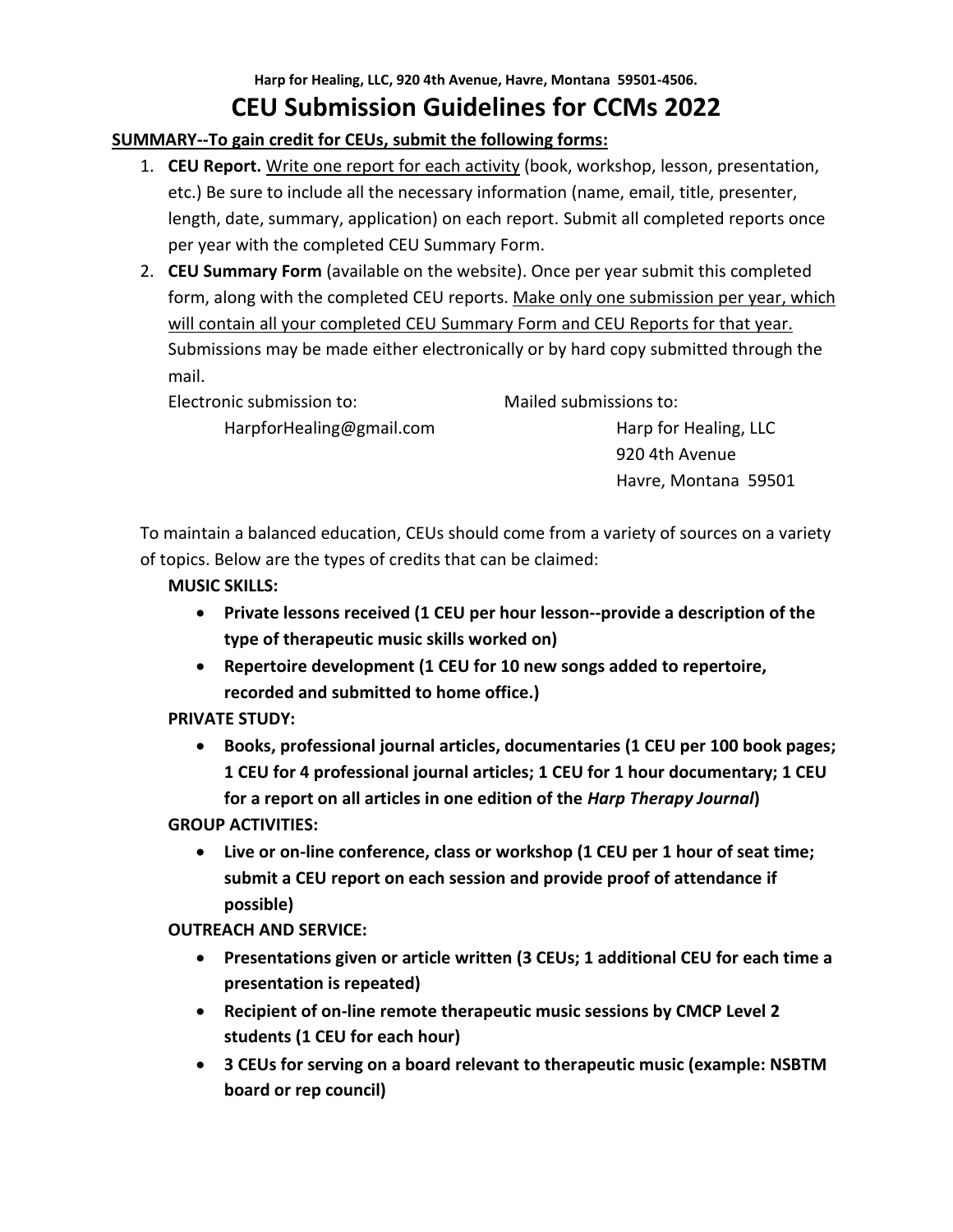# **EXPLANATIONS**

# **Purpose of CEU requirement**

The purpose of the CEU requirements, established by the National Standards Board for Therapeutic Musicians (NSBTM), is to ensure that graduates and practicing therapeutic musicians stay current with new information in the field, ensure personal well-being, increase knowledge of the environment for therapeutic music, improve therapeutic and music skills, and develop the field through education and outreach.

# **Reporting Overview**

The **CEU report** is the most important part of the process and needs to be completed and submitted for every activity claimed for CEU credit. All CEU reports for the year should be submitted all together once per year, together with a **CEU Summary Form**, which will list all the submitted CEUs for the year.

Many activities can be reported for CEU credits: reading books, attending workshops, giving presentations, developing music skills, doing research, exploring new self-care techniques, and so on. The critical question to answer is this: How does it apply to therapeutic music and enhance my skills as a therapeutic musician? Partial or no credit may be awarded if the activity is not applicable to the practice of therapeutic music. The CEU report is your opportunity to indicate why the activity was valuable to you and how it enhances your skills and practice.

# **Frequently Asked Questions**

## **How and when do I submit my CEU reports?**

Compile all your completed **CEU reports** and list each event on one completed **CEU Summary form** for each year. Make only one submission per year. Submissions must be received by the middle of January for the previous year. Submissions may be made either electronically or by hard copies mailed to the home office.

| Electronic submission to: | Mailed submissions to: |
|---------------------------|------------------------|
| HarpforHealing@gmail.com  | Harp for Healing, LLC  |
|                           | 920 4th Avenue         |

Havre, Montana 59501

To comply with the NSBTM requirement of 40 CEUs every four years, CEUs are recorded in a 4-year lookback window. Each year the window slides forward one year and any CEU credits that are more than 4 years old are expired and dropped from the cumulative total. New graduates have four years to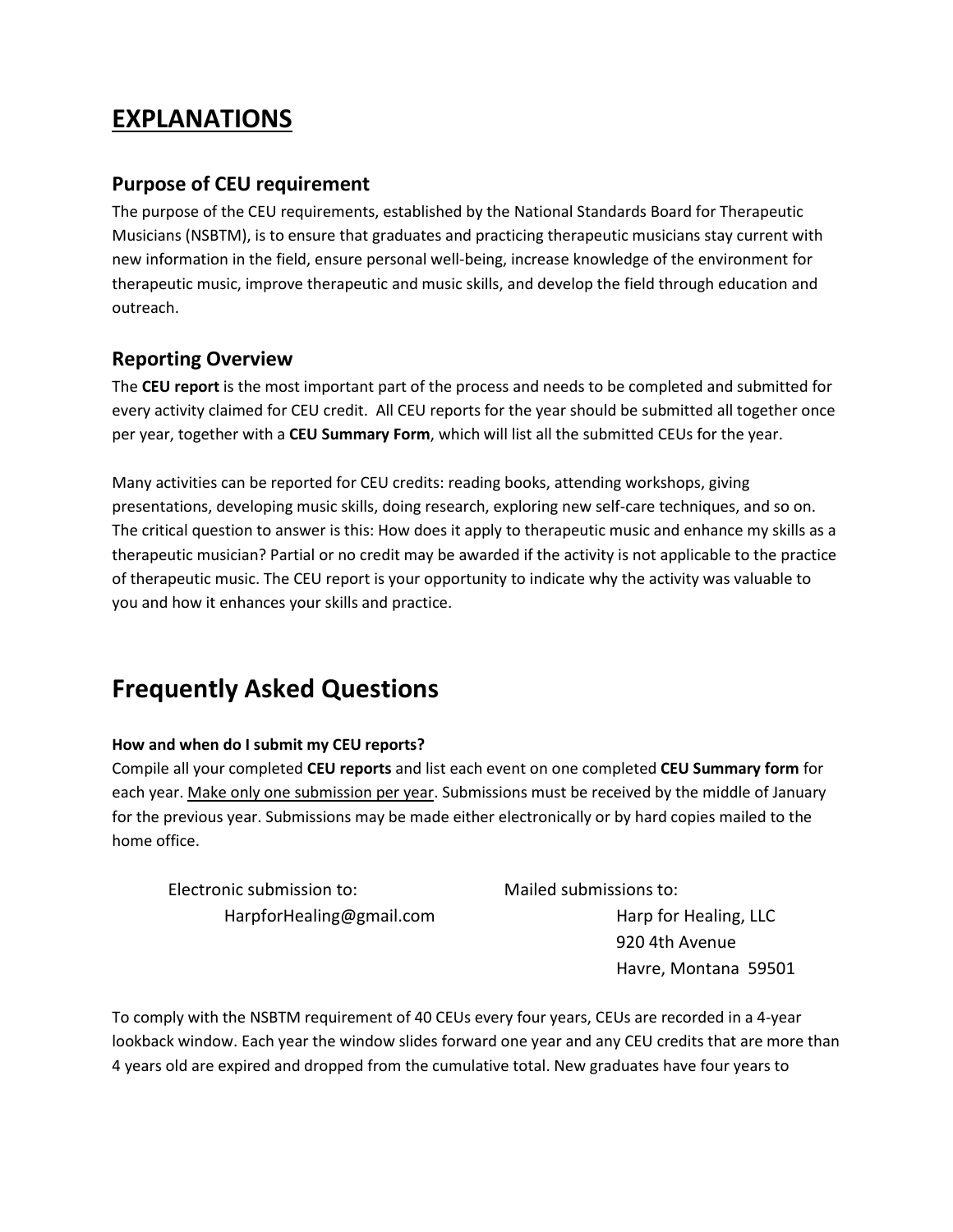accumulate 40 CEUs. (For example, a student who graduated in 2018 has until the end of 2022 to accumulate 40 CEUs.)

We strongly recommend that you submit at least ten CEUs each year. However you have the option to spread out the 4-year accumulation of 40 hours however you would like. You just need to satisfy the requirement of having on file a 40 hour cumulative total in the 4-year look-back window by the end of each year.

#### **How can I know how many CEUs I already have or how many I need?**

If you choose to have your name listed on the "Graduate Listing" page of the Harp for Healing website, your total in the current 4-year lookback window will be available on the Graduate Listing page of the website, in the far-right column. For example, a listing of C25 means that there is an accumulated total of 25 CEUs in your file for the current 4 year lookback window. By subtracting that number from 40, you can see how many credits you need to acquire to reach the required 40 CEUs by the end of the year. Expired CEUs (those more than 4 years old) are removed from the total in February. (New graduates should remember that they have 4 years from the year of graduation to accumulate the 40 CEUs.)

#### **What happens if I do not have 40 CEUs in the lookback window by the end of the year?**

CEU records are reviewed in February of every year. Graduates who have not met the 40 CEU requirement will be marked inactive, lose website login privileges, and be removed from the Graduate Listing on the website, the CMCP Facebook page, Google discussion group, and any other supplemental CMCP groups. Status as an active graduate can be restored by paying a \$100 reactivation fee, submitting recordings, and proof of 40 CEUs in the current 4-year lookback window. Contact the home office for the required parameters for the recordings.

## **What happens after I submit my reports?**

When your **CEU reports** and **CEU summary form** are submitted, the home office will review your request. Once the review is completed, you will receive an email with a scanned copy of your approved CEU Summary form for your records, which can also serve as proof of your validated CCM status for the coming year.

#### **Is there a maximum or minimum number of CEUs that can be reported?**

There is no minimum, but submitting at least 10 CEUs every year is recommended. The maximum CEUs that will be awarded for any one year is 40 and they can only apply to the year they are attained. For example, if you attend a 50 hour workshop in 2022, you cannot transfer any of those credits to 2023.

## **What if I disagree with a decision made about credits approved?**

Send an email to the Program office and politely request reconsideration, explaining how the presented material enhances your practice of therapeutic music and your justification for the requested CEUs.

## **How much information do you want?**

A lengthy or intricately detailed report is not necessary, just a few paragraphs giving a very brief summary, your reaction, and an application to your practice of therapeutic music.